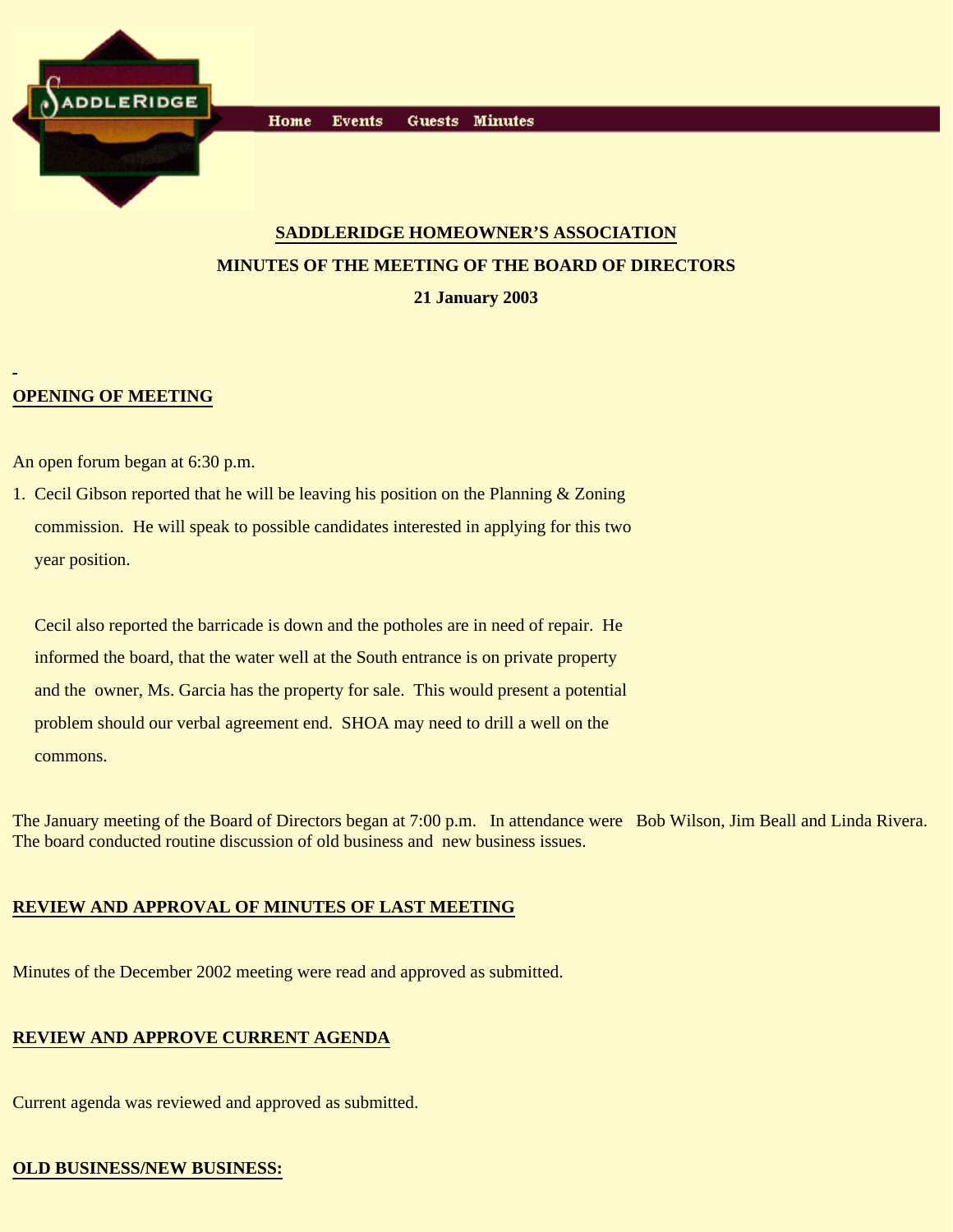- 1. **No legal issues.**
- 2. **Maintenance / Repair:** Pat Caballero was unavailable...this item was tabled. The amount for repairs was amended. The contingency fund was raised to \$1,000.00.
- 3. **CD** motion made and seconded to follow laddering approach as presented. Jim Beall will poll the board to confirm rate on or before 2-11-03. Financial statements attached.
- 3. **Resident follow-up:** Linda Rivera will check with the tax office to obtain updated addresses.
- 5. **Zoning Issues:** Cecil Gibson spoke at the open forum.

### **REVIEW MONTHLY FINANCIAL STATEMENTS**

Jim Beall stated that 53% of the budget is in!! The deadline for all maintenance fees to be in is January 31, 2003. Reminder letters will be going out mid to late February.

#### **NEW BUSINESS:**

- 1. The Annual meeting is set for April 19, 2003. Glenda Nuckols and Larry Cosby have agreed to chair the event.
- 2. A letter will be sent out to all property owners. Linda Rivera will handle this.
- 3. Jim Beall will sent out follow up letters March 1st. He will get with Lee Gibson to update database with new addresses he has received.
- 4. Water softner Bob Wilson will contact Dean LaFever in regards to the key, to see if the current degasifier is needed.
- 5. Property owners directory The consent of the board is that this matter will need to be addressed at our annual meeting, to see if there would be an interest. Jim Beall will respond by email to the interested party.
- 6. Lawn Maintenance Bob Wilson will contact Dean as to the obligations, if any.
- 7. Website: Jim Beall presented the idea of setting up an automatic payment. The motion was made and approved by all. (This will help reduce expenses: stamps ect.)
- 8. Checklist Contact Susan Baker to see if there is a check list for cleaning, then we will make a motion at our next meeting.
- 9. Carolyn Nichols will be invited to the annual meeting to speak to property owners.